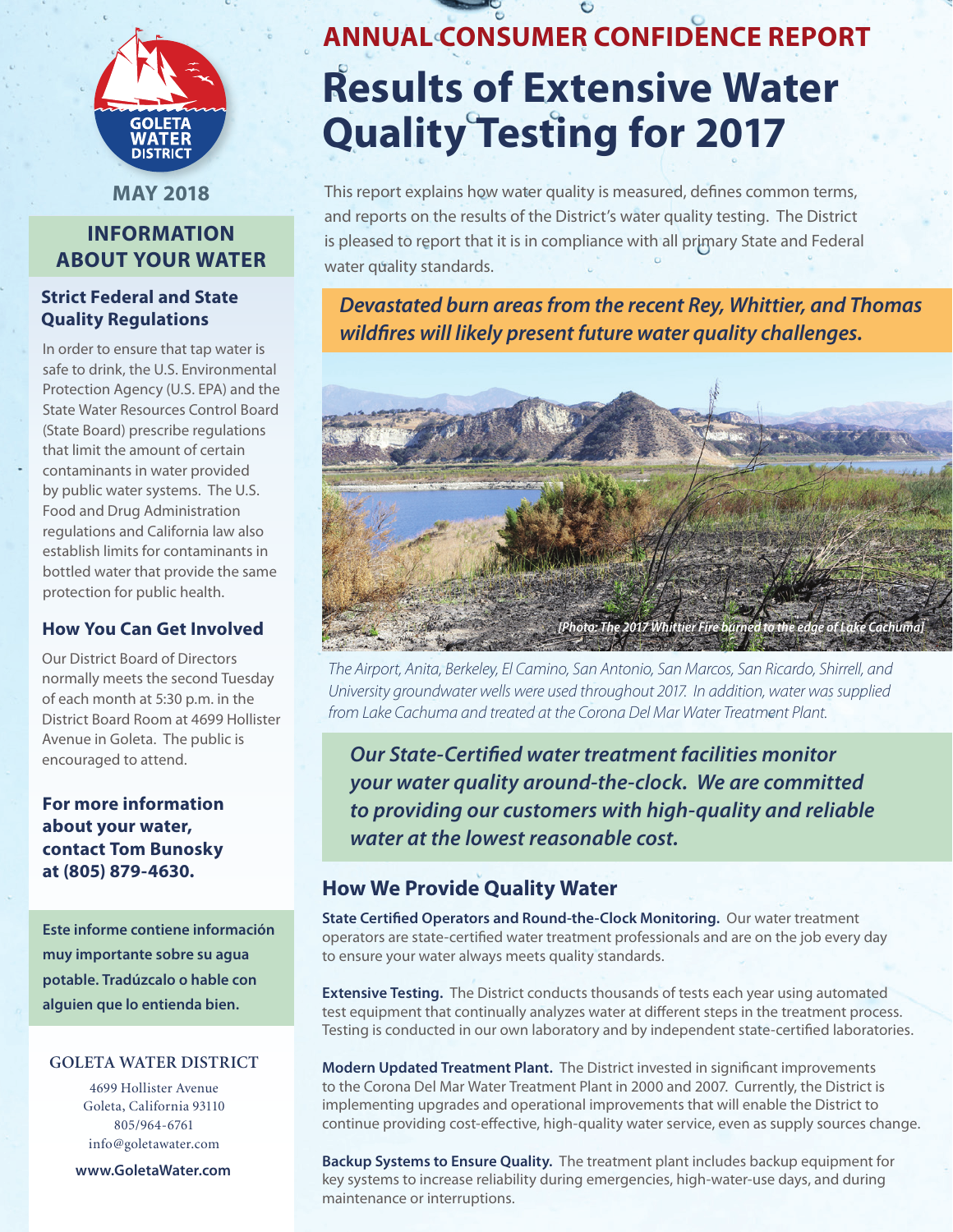*The District's water quality testing is extremely accurate. Depending on the substance, we can detect to the equivalent of one hundredth of a part in a billion parts of water. This is the equivalent to finding one drop of a substance in 1,300,000 gallons of water.*

## **Results of the 2017 Drinking Water Quality Tests**

The tables below list drinking water contaminants and other substances detected during 2017. The District also tested for many additional substances that were not detected, and therefore are not listed in this report. The presence of contaminants in the water does not necessarily indicate that the water poses a health risk. Unless otherwise noted, the data is for testing done January 1 - December 31, 2017. The test results show that your water met or was better than all primary State and Federal water quality standards.

| <b>INORGANIC</b>                                                                                                        | <b>MCL</b>      | PHG (MCLG)                      |     | <b>Surface Water</b><br>Average        | <b>Surface Water</b><br>Range     | Groundwater<br>Average                                   | Groundwater<br>Range | <b>Typical Source of Contaminant</b>                                                                                                                                                       |  |
|-------------------------------------------------------------------------------------------------------------------------|-----------------|---------------------------------|-----|----------------------------------------|-----------------------------------|----------------------------------------------------------|----------------------|--------------------------------------------------------------------------------------------------------------------------------------------------------------------------------------------|--|
| Aluminum (ppm)                                                                                                          | $\mathbf{1}$    | 0.6                             |     | <b>ND</b>                              | ND-0.067                          | <b>ND</b><br>ND-ND                                       |                      | Erosion of natural deposits; residue from some<br>surface water treatment processes                                                                                                        |  |
| Fluoride (ppm)                                                                                                          | 2.0             |                                 |     | 0.46                                   | N/A                               | 0.34                                                     | $0.21 - 0.40$        | Erosion of natural deposits                                                                                                                                                                |  |
| Nitrate as N (ppm)                                                                                                      | 10              | 10                              |     | 0.88                                   | N/A                               | 0.78                                                     | $ND-4.1$             | Runoff and leaching from fertilizer use;<br>leaching from septic tanks and sewage;<br>erosion of natural deposits                                                                          |  |
| Selenium (ppb)                                                                                                          | 50              | 30                              |     | <b>ND</b>                              | N/A                               | <b>ND</b>                                                | $ND-16$              | Discharge from petroleum, glass, and metal re-<br>fineries; erosion of natural deposits; discharge<br>from mines and chemical manufacturers:<br>runoff from livestock lots (feed additive) |  |
| <b>RADIOLOGICAL</b>                                                                                                     | <b>MCL</b>      | PHG (MCLG)                      |     | <b>Surface Water</b><br>Average        | <b>Surface Water</b><br>Range     | Groundwater<br>Average                                   | Groundwater<br>Range | <b>Typical Source of Contaminant</b>                                                                                                                                                       |  |
| Gross Alpha particle activity (pCi/l)                                                                                   | 15              | (0)                             |     | <b>ND</b>                              | N/A                               | <b>ND</b>                                                | $ND-11$              | Erosion of natural deposits                                                                                                                                                                |  |
| Gross Beta particle activity (pCi/l)                                                                                    | 50 <sup>1</sup> | (0)                             |     | <b>ND</b>                              | N/A                               | <b>ND</b>                                                | $ND-4.2$             | Decay of natural and man-made deposits                                                                                                                                                     |  |
| Uranium (pCi/l)                                                                                                         | 20              | 0.43                            |     | 1.3                                    | N/A                               | 1.8                                                      | $ND-5.3$             | Erosion of natural deposits                                                                                                                                                                |  |
| <b>LEAD AND COPPER RULE</b>                                                                                             | <b>AL</b>       | PHG (MCLG)                      |     | <b>90th Percentile</b><br><b>Value</b> | # of Sample<br><b>Sites</b>       | # of Sites Exceeding RAL                                 |                      | <b>Typical Source of Contaminant</b>                                                                                                                                                       |  |
| Copper (ppm)                                                                                                            | 1.3             | 0.3                             |     | 0.95                                   | 33                                | $\mathbf{1}$                                             |                      | Internal corrosion of household water plumbing<br>systems                                                                                                                                  |  |
| Lead $(ppb)^2$                                                                                                          | 15              | 0.2                             |     | <b>ND</b>                              | 33                                | $\overline{0}$                                           |                      | Internal corrosion of household water plumbing<br>systems                                                                                                                                  |  |
| <b>MICROBIOLOGICAL</b>                                                                                                  | <b>MCL</b>      | PHG (MCLG)                      |     |                                        | <b>Highest Single Measurement</b> | <b>Lowest Percentage of</b><br><b>Samples Meeting TT</b> |                      | <b>Typical Source of Contaminant</b>                                                                                                                                                       |  |
| Turbidity <sup>3</sup> (NTU)                                                                                            | TT <sup>4</sup> | N/A                             |     |                                        | 0.288                             | 100%                                                     |                      | Soil runoff                                                                                                                                                                                |  |
| <b>DISINFECTION BYPRODUCTS (DBP),</b><br><b>DISINFECTION RESIDUALS, AND</b><br><b>DISINFECTION BYPRODUCT PRECURSORS</b> |                 | <b>MCL or</b><br><b>IMRDLG1</b> |     | PHG (MCLG) or<br><b>IMRDLG1</b>        | <b>System Average</b>             | <b>System Range</b>                                      |                      | <b>Typical Source of Contaminant</b>                                                                                                                                                       |  |
| TTHMs [Total Trihalomethanes] (ppb)                                                                                     |                 | 80                              |     | N/A                                    | 52                                | $7.1 - 100$                                              |                      | Byproduct of drinking water disinfection                                                                                                                                                   |  |
| Haloacetic Acids (ppb)                                                                                                  |                 | 60                              |     | N/A                                    | 17                                | $ND-35$                                                  |                      | Byproduct of drinking water disinfection                                                                                                                                                   |  |
| Chlorine (ppm)                                                                                                          |                 | $[MRDL = 4.0$ (as Cl.           |     | $[MRDLG = 4.0$ (as Cl.)                | 1.1                               | $0.2 - 2.9$                                              |                      | Drinking water disinfectant added for treatment                                                                                                                                            |  |
| Control of DBP precursors (TOC in ppm)                                                                                  | TT <sup>5</sup> |                                 | N/A |                                        | 3.3                               | $2.1 - 3.6$                                              |                      | Various natural and man-made sources                                                                                                                                                       |  |

**REGULATED CONTAMINANTS WITH PRIMARY MCLS**

#### **UNREGULATED CONTAMINANTS WITH REQUIRED MONITORING6**

| <b>CONSTITUENT</b>       | <b>Surface Water</b><br>Average | <b>Surface Water</b><br>Range | Groundwater<br>Average | Groundwater<br>Range | <b>Typical Source of Contaminant</b> |
|--------------------------|---------------------------------|-------------------------------|------------------------|----------------------|--------------------------------------|
| 1,4-Dioxane (ppb)        | <b>ND</b>                       | ND-ND                         | 10                     | $ND-16$              | N/A                                  |
| Bromochloromethane (ppb) | <b>ND</b>                       | ND-ND                         | <b>ND</b>              | ND-ND                | N/A                                  |
| Chlorate (ppb)           | 325                             | 170-400                       | 370                    | 75-1600              | N/A                                  |
| Molybdenum (ppb)         | 9.9                             | $9.1 - 11$                    | 2.3                    | $ND-4.2$             | N/A                                  |
| Strontium (ppb)          | 838                             | 810-870                       | 1107                   | 850-1600             | N/A                                  |
| Vanadium (ppb)           | 3.6                             | $ND-4.5$                      | <b>ND</b>              | $ND-5.5$             | N/A                                  |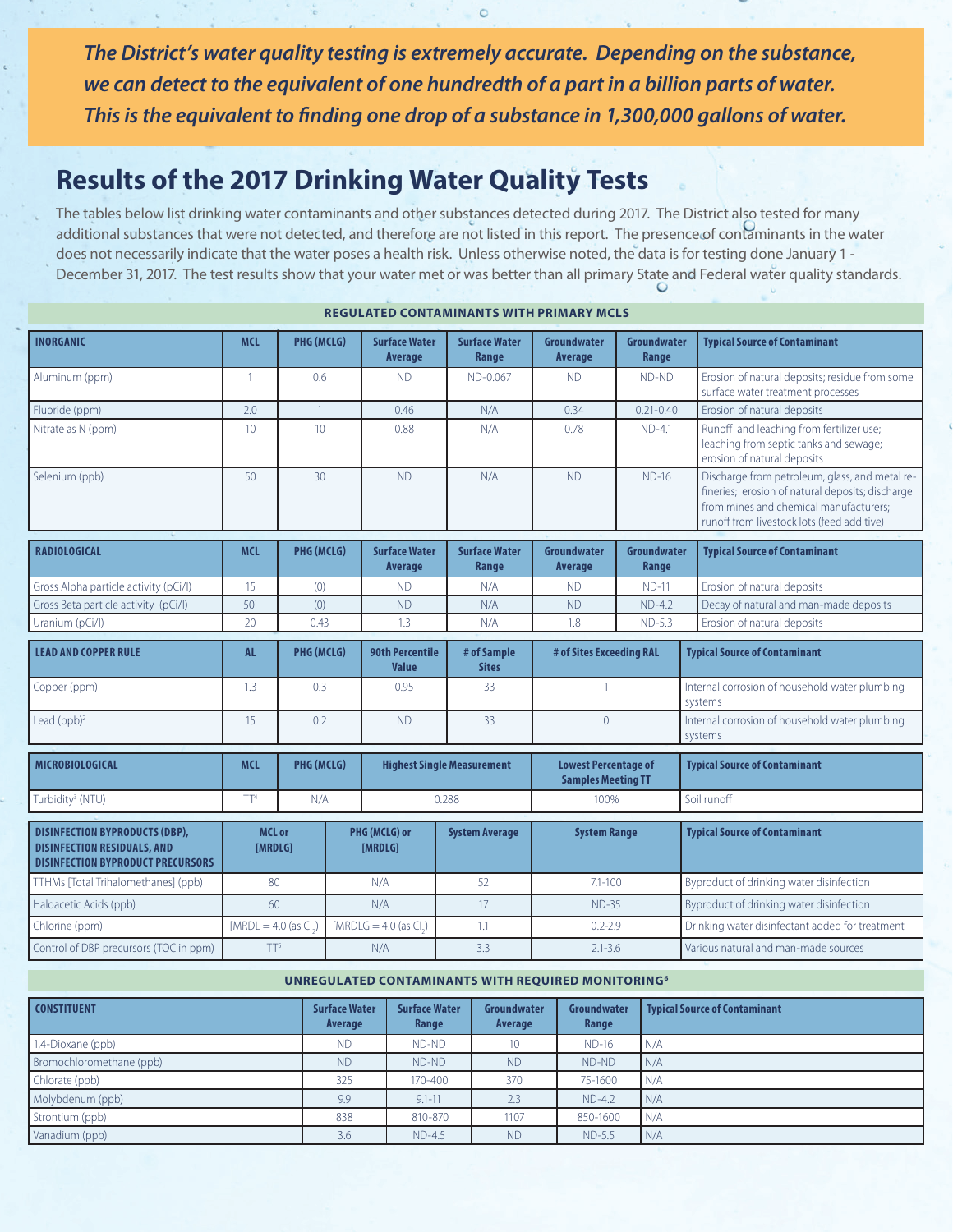#### **REGULATED CONTAMINANTS WITH SECONDARY MCLS**

ö

| <b>CONSTITUENT</b>              | <b>Secondary</b><br><b>MCL</b> | <b>Surface Water</b><br>Average | <b>Surface Water</b><br>Range | Groundwater<br>Average | Groundwater<br>Range | <b>Typical Source of Contaminant</b>                      |  |
|---------------------------------|--------------------------------|---------------------------------|-------------------------------|------------------------|----------------------|-----------------------------------------------------------|--|
| Chloride (ppm)                  | 500                            | 32                              | $28 - 34$                     | 75                     | ND-190               | Runoff/leaching from natural deposits; seawater influence |  |
| Color (units)                   | 15                             | <b>ND</b>                       | ND-ND                         |                        | $5.0 - 20$           | Naturally occurring organic materials                     |  |
| Iron (ppb)                      | 300                            | <b>ND</b>                       | N/A                           | <b>ND</b>              | ND-420               | Leaching from natural deposits; industrial wastes         |  |
| Manganese (ppb)                 | 50                             | <b>ND</b>                       | N/A                           | 22                     | <b>ND-120</b>        | Leaching from natural deposits                            |  |
| Odor-Threshold (units)          |                                |                                 | $1 - 2.0$                     | 1.6                    | $1.0 - 6.0$          | Naturally occurring organic materials                     |  |
| Specific Conductance (umhos/cm) | 1600                           | 905                             | 725-1462                      | 1346                   | 1056-2250            | Substances that form jons when in water                   |  |
| Sulfate (ppm)                   | 500                            | 245                             | 230-250                       | 279                    | 210-530              | Runoff/leaching from natural deposits                     |  |
| Total Dissolved Solids (ppm)    | 1000                           | 591                             | 560-620                       | 1018                   | 710-1500             | Runoff/leaching from natural deposits                     |  |
| Turbidity (NTU)                 |                                | 0.08                            | $0.05 - 0.18$                 | 0.119                  | $0.030 - 2.09$       | Soil runoff                                               |  |
| Zinc (ppm)                      |                                | <b>ND</b>                       | N/A                           | <b>ND</b>              | ND-0.06              | Runoff/leaching from natural deposits; industrial wastes  |  |

#### **OTHER CONSTITUENTS**

| <b>CONSTITUENT</b>         | <b>Surface Water</b><br>Average | <b>Surface Water</b><br>Range | Groundwater<br>Average | Groundwater<br>Range |
|----------------------------|---------------------------------|-------------------------------|------------------------|----------------------|
| Alkalinity (ppm as CaCO.)  | 149                             | 124-166                       | 316                    | 290-380              |
| Bicarbonate (ppm)          | 180                             | N/A                           | 388                    | 350-470              |
| Calcium (ppm)              | 78                              | $76 - 82$                     | 164                    | 120-210              |
| Hardness (ppm as CaCO.)    | 335                             | 196-492                       | 607                    | 430-860              |
| Magnesium (ppm)            | 34                              | 32-35                         | 48                     | $32 - 81$            |
| pH (units)                 | 7.17                            | 6.92-7.46                     | 7.16                   | 6.54-7.72            |
| Potassium (ppm)            | 4.1                             | $3.9 - 4.3$                   | 2.7                    | $1.8 - 5.4$          |
| Radon <sup>7</sup> (pCi/l) | N/A                             | N/A                           | 75                     | N/A                  |
| Sodium (ppm)               | 52                              | 49-54                         | 89                     | 55-160               |

**Variance:** Goleta Water District (District) serves unfiltered Lake Cachuma water to 33 connections on the Goleta West Conduit. The water receives chlorination treatment but does not comply with the Surface Water Treatment Rule (SWTR). The State Water Resources Control Board – Division of Drinking Water allows the District to provide bottled water to these customers for drinking and cooking. The District notifies these consumers quarterly that the water delivered is not in compliance with SWTR and should not be consumed.

**Lead Sampling:** 10 schools requested Lead sampling in 2017.

## **Definitions Used in the Chart**

**Maximum Contaminant Level (MCL):** The highest level of a contaminant that is allowed in drinking water. Primary MCLs are set as close to the PHGs (or MCLGs) as is economically and technologically feasible. Secondary MCLs are set to protect the odor, taste, and appearance of drinking water.

**Maximum Contaminant Level Goal (MCLG):** The level of a contaminant in drinking water below which there is no known or expected risk to health. MCLGs are set by the U.S. Environmental Protection Agency.

**Public Health Goal (PHG):** The level of a contaminant in drinking water below which there is no known or expected risk to health. PHGs are set by the California Environmental Protection Agency.

**Maximum Residual Disinfectant Level (MRDL):** The highest level of a disinfectant allowed in drinking water. There is convincing evidence that addition of a disinfectant is necessary for control of microbial contaminants.

**Maximum Residual Disinfectant Level Goal (MRDLG):** The level of a drinking water disinfectant below which there is no known or expected risk to health. MRDLGs do not reflect the benefits of the use of disinfectants to control microbial contaminants. **Primary Drinking Water Standard (PDWS):** MCLs and MRDLs for contaminants that affect health along with their monitoring and reporting requirements, and water treatment requirements. **Treatment Technique (TT):** A required process intended to reduce the level of a contaminant in drinking water.

**Regulatory Action Level (AL):** The concentration of a contaminant which, if exceeded, triggers treatment or other requirements which a water system must follow.

**N/A:** Not applicable.

**ND:** Not detected at testing limit.

**ppb:** Parts per billion or micrograms per liter.

**ppm:** Parts per million or milligrams per liter.

**pCi/l:** Picocuries per liter (a measure of radiation). **μmhos/cm:** Micromhos per centimeter (an indicator of

dissolved minerals in the water).

**NTU:** Nephelometric turbidity units.

**Variances and Exemptions:** State or EPA permission not to meet an MCL or a treatment technique under certain conditions.

## **Footnotes to the Chart**

- 1. SWRCB considers 50 pCi/L to be the level of concern for beta particles.
- 2. If present, elevated levels of lead can cause serious health problems, especially for pregnant women and young children. Lead in drinking water is primarily from materials and components associated with service lines and home plumbing. Goleta Water District is responsible for providing high quality drinking water, but cannot control the variety of materials used in plumbing components. When your water has been sitting for several hours, you can minimize the potential for lead exposure by flushing your tap for 30 seconds to 2 minutes before using water for drinking or cooking. If you are concerned about lead in your water, you may wish to have your water tested. Information on lead in drinking water, testing methods, and steps you can take to minimize exposure is available from the Safe Drinking Water Hotline or at http://www.epa.gov/lead. Results for the Lead and Copper Rule are from 2015 sampling.
- 3. Turbidity is a measure of the cloudiness of the water. We monitor it because it is a good indicator of the effectiveness of our filtration system.
- 4. Turbidity of the filtered water must: 1) Be less than or equal to 0.3 NTU in 95% of measurements in a month; 2) Not exceed 1.0 NTU.
- 5. Conventional surface water treatment plants must remove a certain percentage of the TOC in their raw intake water using a specialized enhanced coagulation treatment technique. The percentage removal required depends on raw water quality characteristics. For Goleta Water District's Corona del Mar Water Treatment Plant's raw water source, the required percentage was 25% through 2017. Due to the nature of Corona del Mar Water Treatment Plant's raw water, the water is non-amenable to removal of TOC via enhanced coagulation. Goleta Water District has a permitted waiver from this treatment requirement from the California Department of Public Health.
- 6. Unregulated contaminant monitoring helps USEPA and the State Water Resources Control Board to determine where certain contaminants occur and whether the contaminants need to be regulated.
- Radon is a radioactive gas that you cannot see, taste, or smell. It is found throughout the U.S. Radon can move up through the ground and into a home through cracks and holes in the foundation. Radon can build up to high levels in all types of homes. Radon can also get into indoor air when released from tap water from showering, washing dishes, and other household activities. Compared to radon entering the home through soil, radon entering the home through tap water will in most cases be a small source of radon in indoor air. Radon is a known human carcinogen. Breathing air containing radon can lead to lung cancer. Drinking water containing radon may also cause increased risk of stomach cancer. If you are concerned about radon in your home, test the air in your home. Testing is inexpensive and easy. You should pursue radon removal for your home if the level of radon in your air is 4 picocuries per liter of air (pCi/L) or higher. There are simple ways to fix a radon problem that are not too costly. For additional information, call your State radon progra (1-800-745-7236), the USEPA Safe Drinking Water Act Hotline (1-800-426-4791), or the National Safety Council Radon Hotline (1-800-767-7236).

NOTE: The State allows monitor for some contaminants less than once per year because the concentrations of these contaminants do not change frequently. Some of the data, though representative, are more than one year old. Surface water data presented in the tables are from samples taken in 2017, except for the Unregulated Contaminants data is from 2014 and 2015. Groundwater data presented in the tables are from samples taken in 2017, except for the Unregulated Contaminants data is from 2014, 2015, 2016 and 2017 and radon data is from 2009.